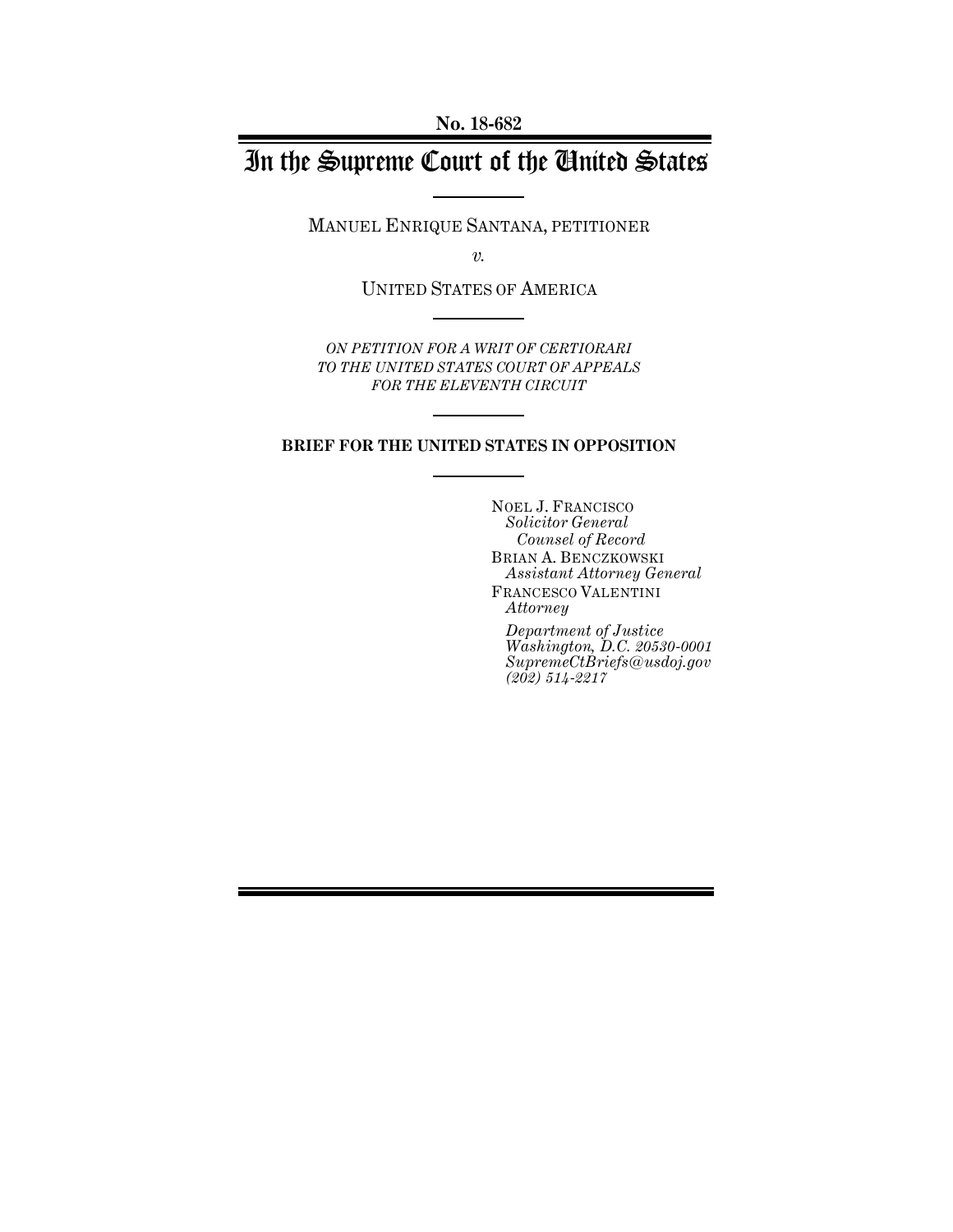### **QUESTION PRESENTED**

Whether petitioner used "a means of identification of another person" for purposes of a conviction for aggravated identity theft, in violation of 18 U.S.C. 1028A(a)(1), when he used the names and forged signatures of other individuals to deposit stolen U.S. Treasury tax-refund checks that identified those intended payees by their names and addresses.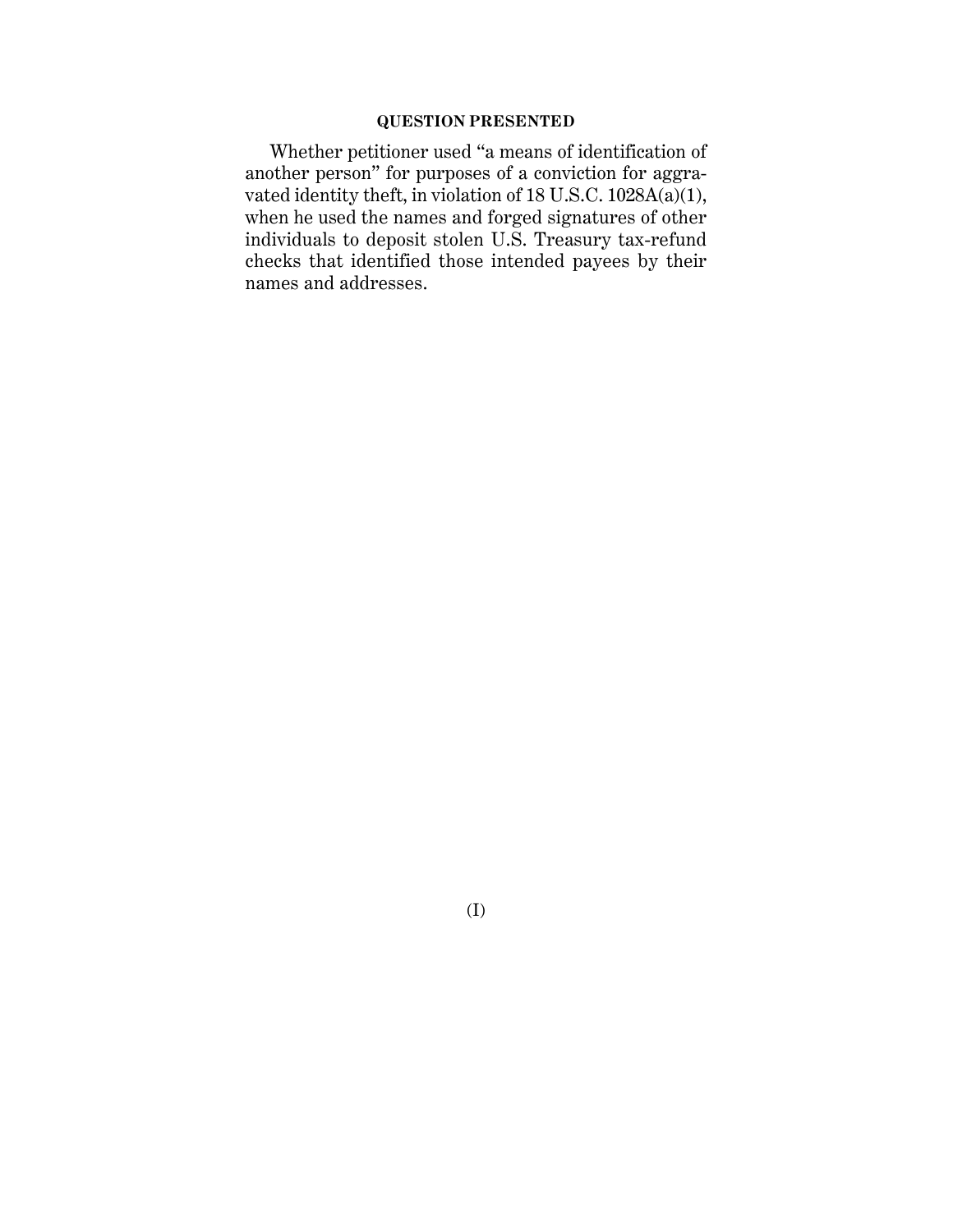## **TABLE OF CONTENTS**

Page

## **TABLE OF AUTHORITIES**

## Cases:

| Flores-Figueroa v. United States,                               |
|-----------------------------------------------------------------|
|                                                                 |
|                                                                 |
| United States v. Blixt, 548 F.3d 882 (9th Cir. 2008)  7, 12     |
| United States v. Gonzalez,                                      |
| 666 Fed. Appx. 847 (11th Cir. 2016),                            |
|                                                                 |
| United States v. Johnson,                                       |
|                                                                 |
| <i>United States v. Miller, 734 F.3d 530 (6th Cir. 2013)</i> 12 |
| United States v. Mitchell,                                      |
|                                                                 |
| United States v. Morel,                                         |
| 885 F.3d 17 (1st Cir.),                                         |
|                                                                 |
| United States v. Porter,                                        |
|                                                                 |
| United States v. Thomas,                                        |
|                                                                 |
| United States v. Williams,                                      |
| 553 Fed. Appx. 516 (6th Cir.),                                  |
|                                                                 |

## (III)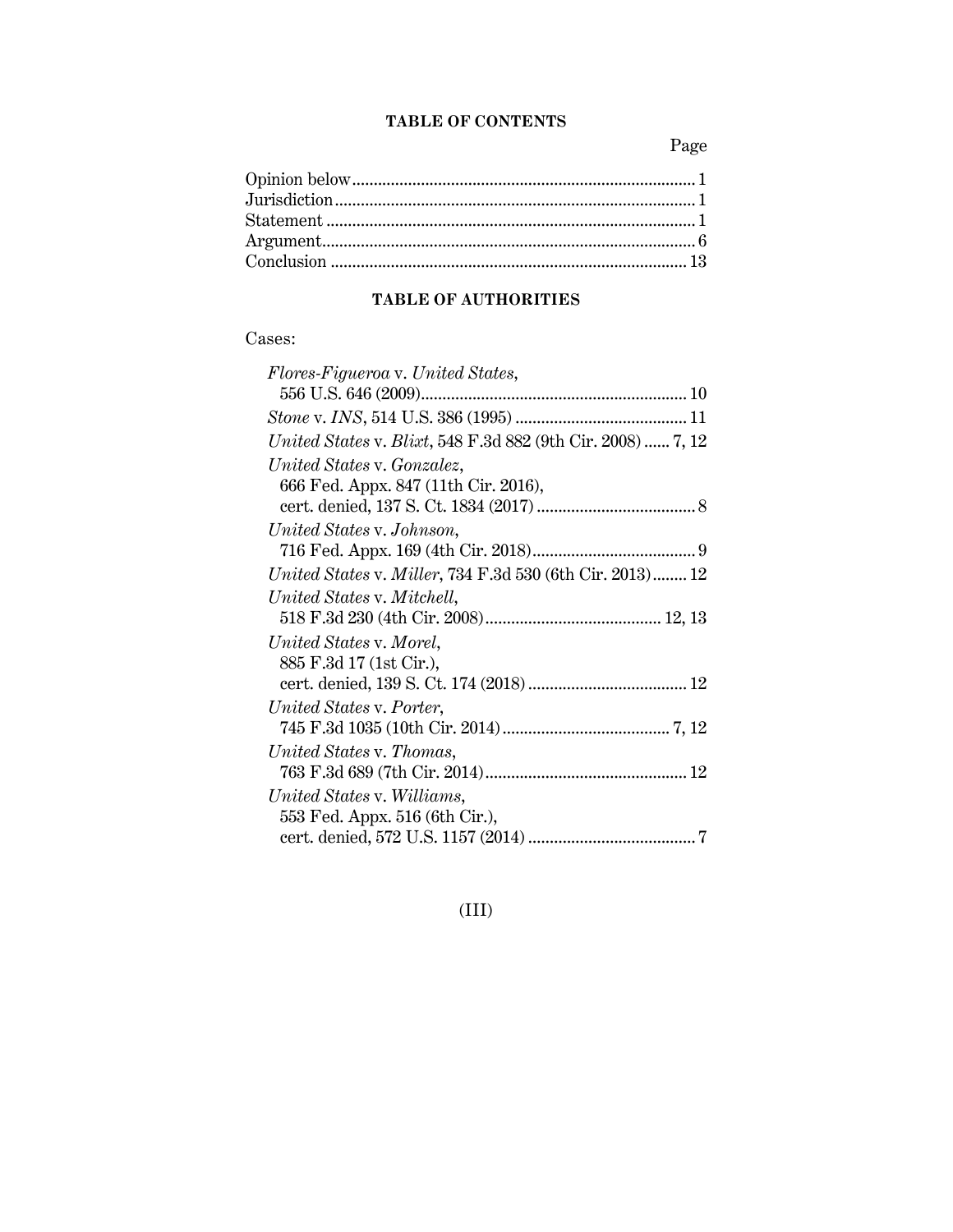| Case—Continued:            | Page |
|----------------------------|------|
| United States v. Wilson,   |      |
| 788 F.3d 1298 (11th Cir.), |      |
|                            |      |

 $\begin{minipage}{.4\linewidth} \textbf{Status:} \end{minipage} \vspace{-0.3em}$ 

| <b>Identity Theft and Assumption Deterrence Act</b> |  |
|-----------------------------------------------------|--|
| of 1998, Pub. L. No. 105-318, § 3(a)-(h)(1),        |  |
|                                                     |  |
|                                                     |  |
|                                                     |  |
|                                                     |  |
|                                                     |  |
|                                                     |  |
|                                                     |  |
|                                                     |  |
|                                                     |  |
|                                                     |  |
|                                                     |  |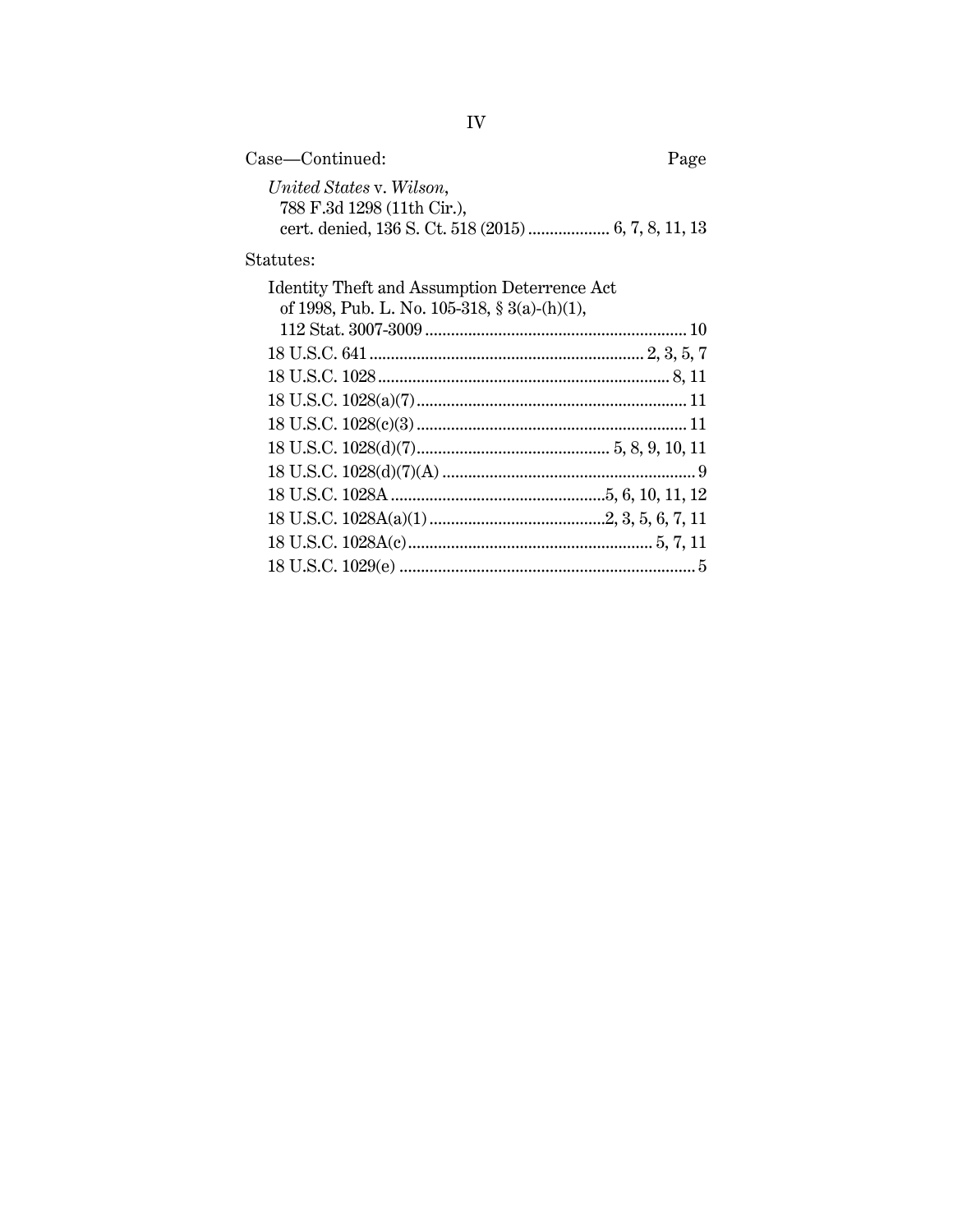# In the Supreme Court of the United States

No. 18-682

MANUEL ENRIQUE SANTANA, PETITIONER

*v.*

UNITED STATES OF AMERICA

*ON PETITION FOR A WRIT OF CERTIORARI TO THE UNITED STATES COURT OF APPEALS FOR THE ELEVENTH CIRCUIT*

#### **BRIEF FOR THE UNITED STATES IN OPPOSITION**

### **OPINION BELOW**

The opinion of the court of appeals (Pet. App. 1a-5a) is not published in the Federal Reporter but is reprinted at 739 Fed. Appx. 543.

### **JURISDICTION**

The judgment of the court of appeals was entered on June 25, 2018. On September 18, 2018, Justice Thomas extended the time within which to file a petition for a writ of certiorari to and including November 22, 2018, and the petition was filed on November 21, 2018. The jurisdiction of this Court is invoked under 28 U.S.C. 1254(1).

## **STATEMENT**

Following a jury trial in the United States District Court for the Middle District of Florida, petitioner was convicted of ten counts of theft of government property,

(1)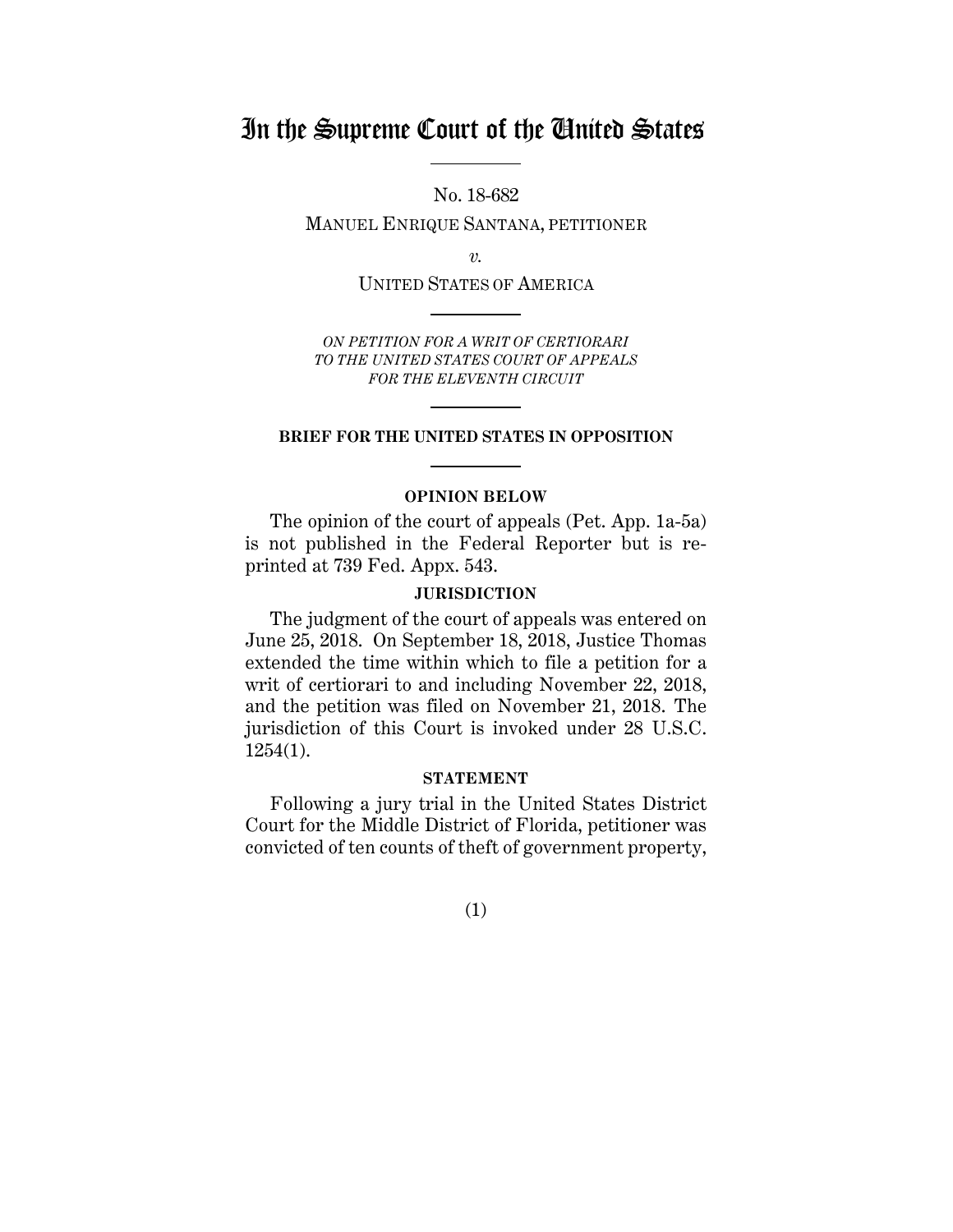in violation of 18 U.S.C. 641; and five counts of aggravated identity theft, in violation of 18 U.S.C. 1028A(a)(1). Judgment 1. Petitioner was sentenced to 48 months of imprisonment, to be followed by three years of supervised release. Judgment 3-4. The court of appeals affirmed. Pet. App. 1a-5a.

1. Petitioner worked as a manager of the Orlando Grill and Restaurant, a restaurant owned by his family in Orlando, Florida. 2 Tr. 12-13. According to petitioner, the restaurant provided a check-cashing service to its customers. See *ibid.*; Pet. 3.

Between February and March 2014, petitioner deposited 47 U.S. Treasury tax-refund checks that had been issued to various other individuals into bank accounts that petitioner owned or controlled, using forged indorsements of the identified payees. See Pet. 4; Pet. App. 2a-3a; Gov't C.A. Br. 2, 5. Each check identified the intended payee by name and street address. See Trial Exs. 3B, 7, 9, 11, 13, 15, 16, 19, 21, 23, 27, 28, and 29; D. Ct. Doc. 35 (Jan. 10, 2017) (redacted versions of trial exhibits). The indorsement line on each check bore the forged signature of the intended payee to whom the check had been issued and, in all but one instance, also bore petitioner's signature. See *ibid.*; Gov't C.A. Br. 2. Such a "double" indorsement allows a person other than a check's designated payee to deposit it. See 1 Tr. 206-207; Gov't C.A. Br. 2.

Petitioner deposited the checks into accounts he controlled without the consent of the intended payees. See 1 Tr. 228–268. Petitioner personally deposited each check, either through a bank teller or at an ATM. See Gov't C.A. Br. 2.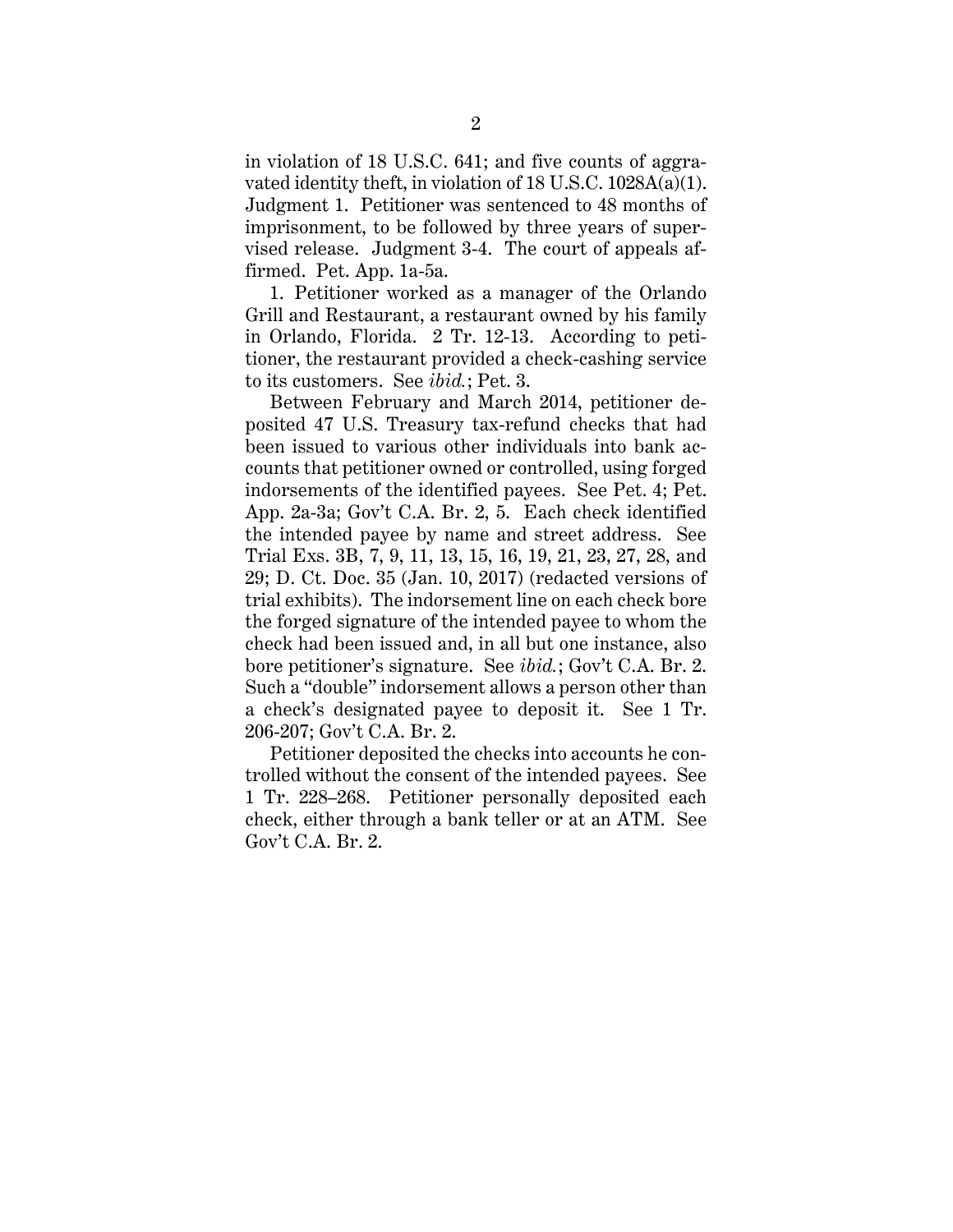2. In August 2016, a grand jury in the Middle District of Florida returned an indictment charging petitioner with ten counts of theft of government property, in violation of 18 U.S.C. 641; and five counts of aggravated identity theft, in violation of 18 U.S.C. 1028A(a)(1). Indictment 1-2. Each theft-of-government-property count corresponded to one of the checks that petitioner had deposited. *Ibid.* Each aggravated-identity-theft count corresponded to an individual whose tax-refund checks were involved. *Ibid.*

A total of 17 of the intended payees whose checks petitioner deposited testified at trial. All 17 testified that they had filed federal tax returns for tax year 2013 and expected tax refunds, and none had received, signed, or deposited the U.S. Treasury refund checks that had been issued to them and that petitioner had deposited into his own accounts. The victims each confirmed that their names and addresses listed on the U.S. Treasury checks that petitioner deposited were accurate. None of the payees had given anyone else permission to deposit their tax-refund checks, recognized petitioner, or had ever visited the restaurant that petitioner managed. See 1 Tr. 228-268; 2 Tr. 12.

Petitioner testified and admitted that he deposited all 47 checks at issue into his bank accounts. 2 Tr. 11, 22. Petitioner asserted, however, that he deposited the checks in connection with the check-cashing service provided by the restaurant he managed and that, in each case, he had verified the customer's identification. 2 Tr. 12-18, 32-36, 38-39. Petitioner stated his belief that, during a ten-day period in February and March 2014, the 47 people who gave him the checks at issue must have shown him fake identification. 2 Tr. 38-39.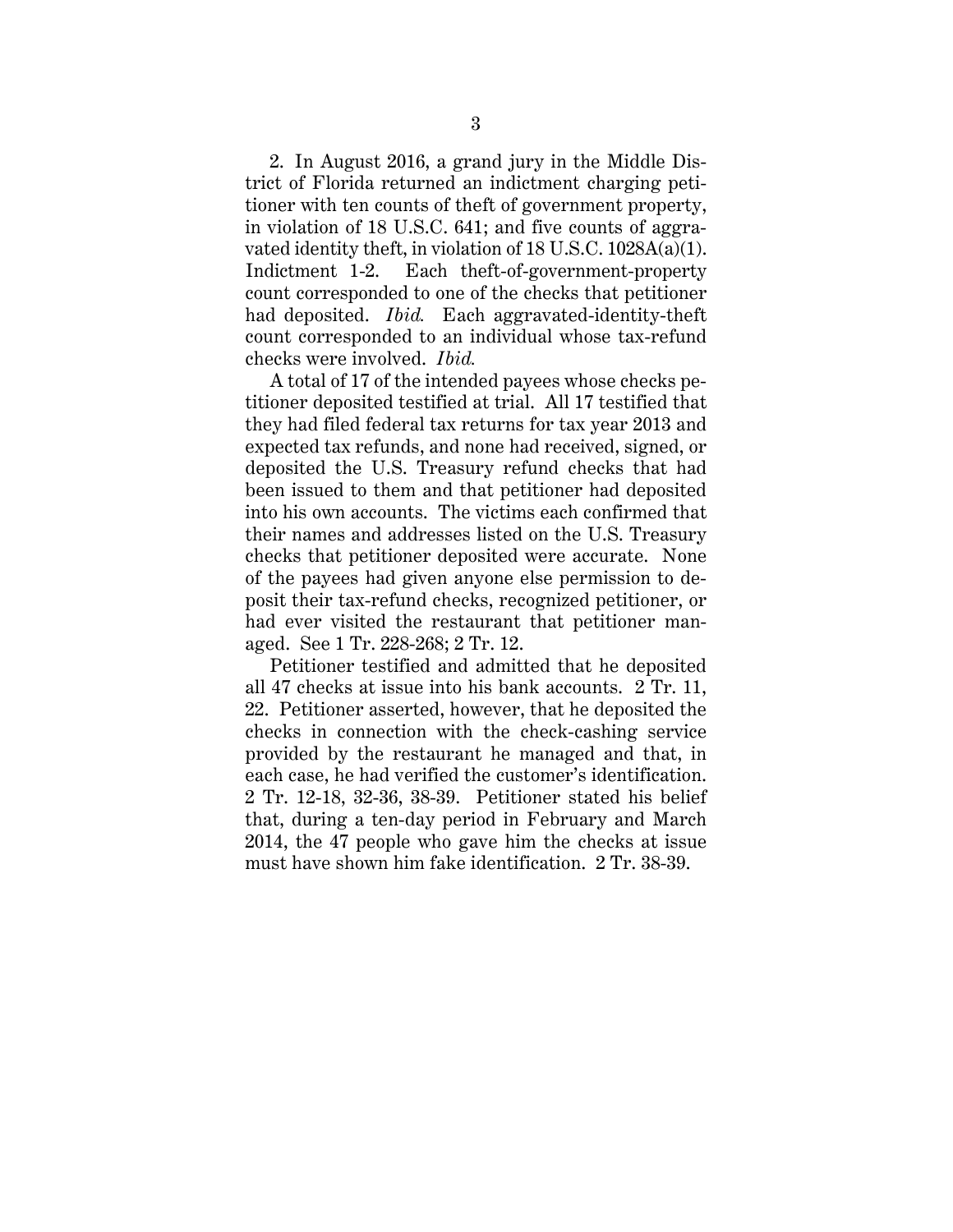At the end of the government's case-in-chief, petitioner moved for a judgment of acquittal, arguing only that the evidence was insufficient because the charged offenses "are all crimes that require specific intent" and that the government had not introduced evidence "with regard to the specific intent." 2 Tr. 3-4. The district court denied the motion. 2 Tr. 4. The court found that the evidence showed that U.S. Treasury checks had been made payable to certain individuals, had been directed to those individuals' residences, had come into petitioner's possession, and had been deposited in his own accounts, and "[m]any of those checks were deposited with significant cash being drawn back out." 2 Tr. 5. The court further found that the 17 victims who testified all indicated that they had not signed the checks or authorized their signatures to be placed on them, did not know petitioner, and had never been to petitioner's restaurant. *Ibid.* The court determined that the government's evidence indicated "that the checks were misappropriated and were deposited in a manner that's indicative of a scheme to defraud." 2 Tr. 5.

Petitioner renewed his motion at the close of all of the evidence based "on the same argument." 2 Tr. 89. The district court denied the renewed motion "for the reasons previously stated." *Ibid.* The jury found petitioner guilty on all counts. 2 Tr. 153. The court sentenced petitioner to a total of 48 months of imprisonment, consisting of 24 months of imprisonment on each of the theft-of-government-property counts, to run concurrently with one another; and 24 months of imprisonment on each of the aggravated-identity-theft counts, to run consecutively to the theft counts but concurrently with one another. Judgment 3.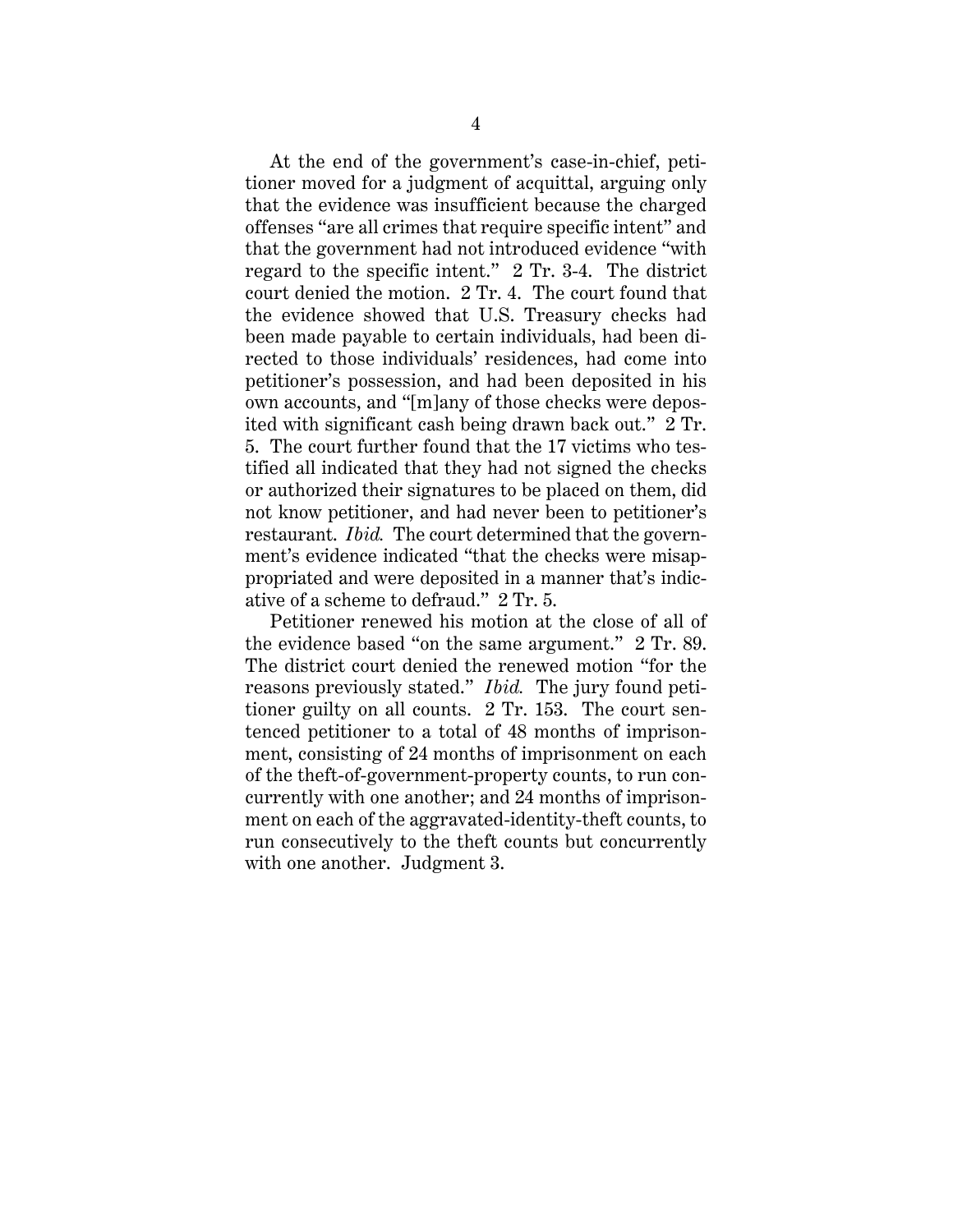3. The court of appeals affirmed in an unpublished per curiam opinion. Pet. App. 1a-5a. As relevant here, petitioner contended that the evidence was insufficient because the government had "presented no proof that [petitioner] possessed a driver's license or other means of identification bearing another person's signature or personal identification." Pet. C.A. Br. 7. The court rejected that contention. Pet. App. 3a.

Section 1028A prohibits the knowing transfer, possession, or use, without lawful authority, of "a means of identification of another person," in relation to one of several enumerated felonies, including 18 U.S.C. 641. 18 U.S.C. 1028A(a)(1); see 18 U.S.C. 1028A(c). The statute defines the phrase "means of identification" as

any name or number that may be used, alone or in conjunction with any other information, to identify a specific individual, including any—

(A) name, social security number, date of birth, official State or government issued driver's license or identification number, alien registration number, government passport number, employer or taxpayer identification number;

(B) unique biometric data, such as fingerprint, voice print, retina or iris image, or other unique physical representation;

(C) unique electronic identification number, address, or routing code; or

(D) telecommunication identifying information or access device (as defined in [18 U.S.C. 1029(e)]).

18 U.S.C. 1028(d)(7).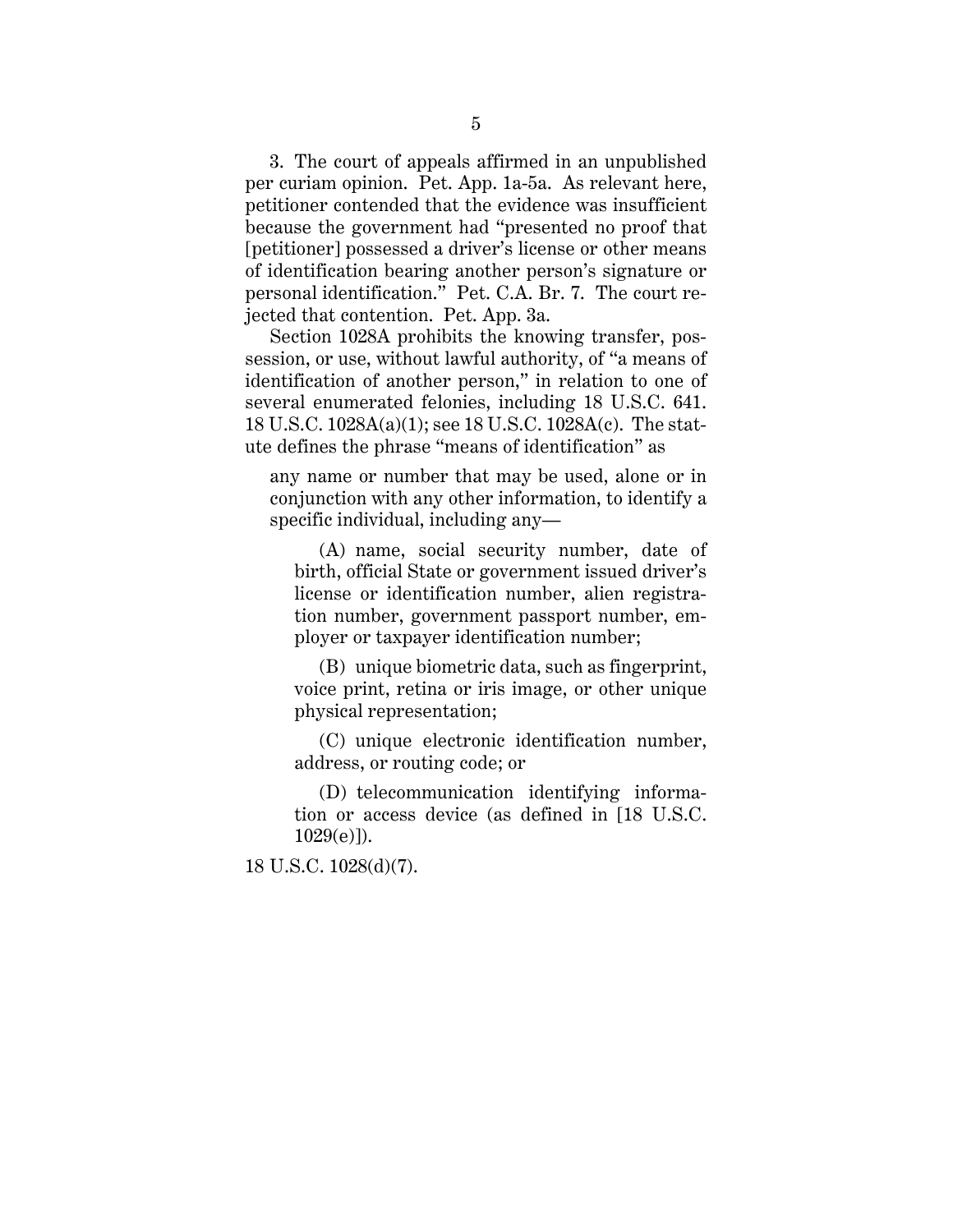The court of appeals observed that it had previously held that "a person's name and forged signature is a means of identification" for purposes of Section 1028A. Pet. App. 3a (citing *United States* v. *Wilson*, 788 F.3d 1298, 1310 (11th Cir.), cert. denied, 136 S. Ct. 518 (2015)). The court found that "[t]he payee's names and signatures" that petitioner had used in this case "were plainly means of identification, and the evidence showed that [petitioner] deposited checks that had the signatures of what appeared to be the payees, even though the payees testified that they did not sign the checks issued in their name." *Id.* at 3a-4a.<sup>1</sup>

### **ARGUMENT**

The court of appeals correctly determined that the trial evidence was sufficient to establish that petitioner committed aggravated identity theft in violation of 18 U.S.C. 1028A(a)(1) by using "a means of identification of another person" to commit another specified crime. Its unpublished decision does not conflict with any decision of this Court or of another court of appeals. Even if petitioner's statutory arguments otherwise warranted this Court's review, this case would be an unsuitable vehicle to address them.

1. The court of appeals correctly determined that the evidence at trial was sufficient for a rational jury to find that petitioner committed aggravated identity theft in violation of 18 U.S.C. 1028A(a)(1). Pet. App. 3a-4a.

a. Section 1028A prohibits the knowing transfer, possession, or use, without lawful authority, of "a means

 $\overline{a}$ 

<sup>1</sup> Petitioner also contended (*inter alia*) in the court of appeals that insufficient evidence existed that he possessed the requisite mens rea. Pet. App. 2a-3a. The court rejected that contention, *ibid.*, and petitioner does not seek review of that ruling in this Court.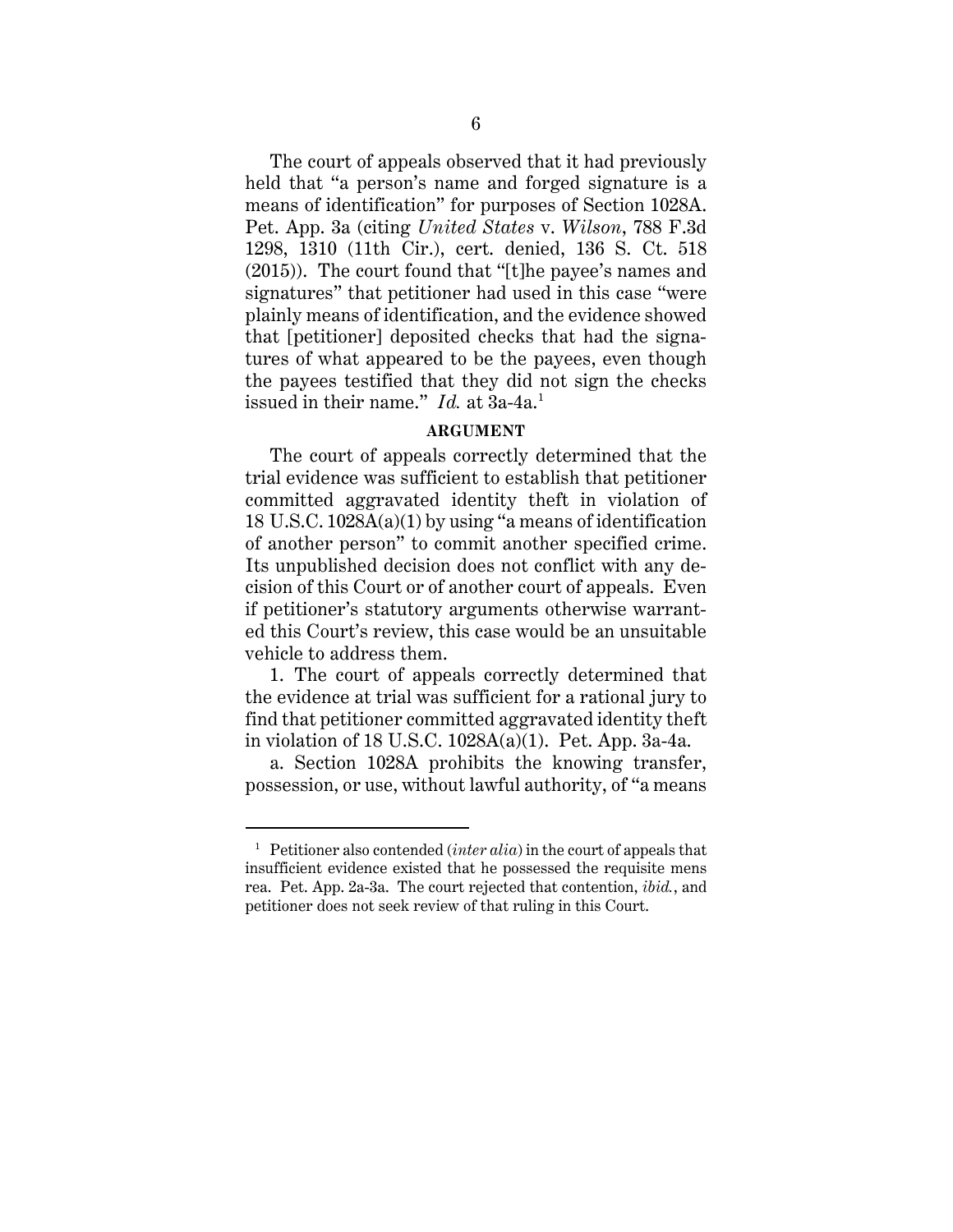of identification of another person," "in relation to" any one of several enumerated felonies, including 18 U.S.C. 641. 18 U.S.C. 1028A(a)(1); see 18 U.S.C. 1028A(c). Petitioner admitted at trial that he deposited U.S. Treasury tax-refund checks that identified other persons as the intended payees into his own bank accounts. 2 Tr. 22; see Gov't C.A. Br. 2-4. The victims testified consistently that they had never received the checks, had not signed them or authorized anyone else to indorse them on their behalf, did not recognize petitioner, and had not visited his restaurant. See 1 Tr. 228-268; Gov't C.A. Br. 3. The checks that petitioner deposited identified the intended payee by name and street address and bore the payee's purported signature on the indorsement line. See, *e.g.*, Trial Ex. 19; D. Ct. Doc. 35-20 (Jan. 10, 2017) (redacted version of Trial Exhibit 19). $^2$ 

Petitioner contends (Pet. 12-18) that the evidence was nevertheless insufficient to show that he violated Section  $1028A(a)(1)$  on the ground that "[t]he use of a name alone is not the use of a 'means of identification'

 $\ddot{\phantom{a}}$ 

<sup>2</sup> Petitioner does not dispute that a signature is a "name" under the statute. See Pet. 14 (whether the name on a check "is handwritten or typed has no bearing on whether it is a 'means of identification' under 18 U.S.C. § 1028A"). Every court of appeals to have considered the issue has reached the same conclusion. See, *e.g.*, *United States* v. *Wilson*, 788 F.3d 1298, 1311 (11th Cir.) ("[A] signature is understood to be a person's written name."), cert. denied, 136 S. Ct. 518 (2015); *United States* v. *Porter*, 745 F.3d 1035, 1042 (10th Cir. 2014) ("[A] signature is a form of 'name' for purposes of § 1028(d)(7)'s definition of 'means of identification.'"); *United States* v. *Williams*, 553 Fed. Appx. 516, 518 (6th Cir.) (same), cert. denied, 572 U.S. 1157 (2014); *United States* v. *Blixt*, 548 F.3d 882, 887 (9th Cir. 2008) ("[N]othing in the language of the statute that suggests the use of another's name in the form of a signature is somehow excluded from the definition of 'means of identification.'").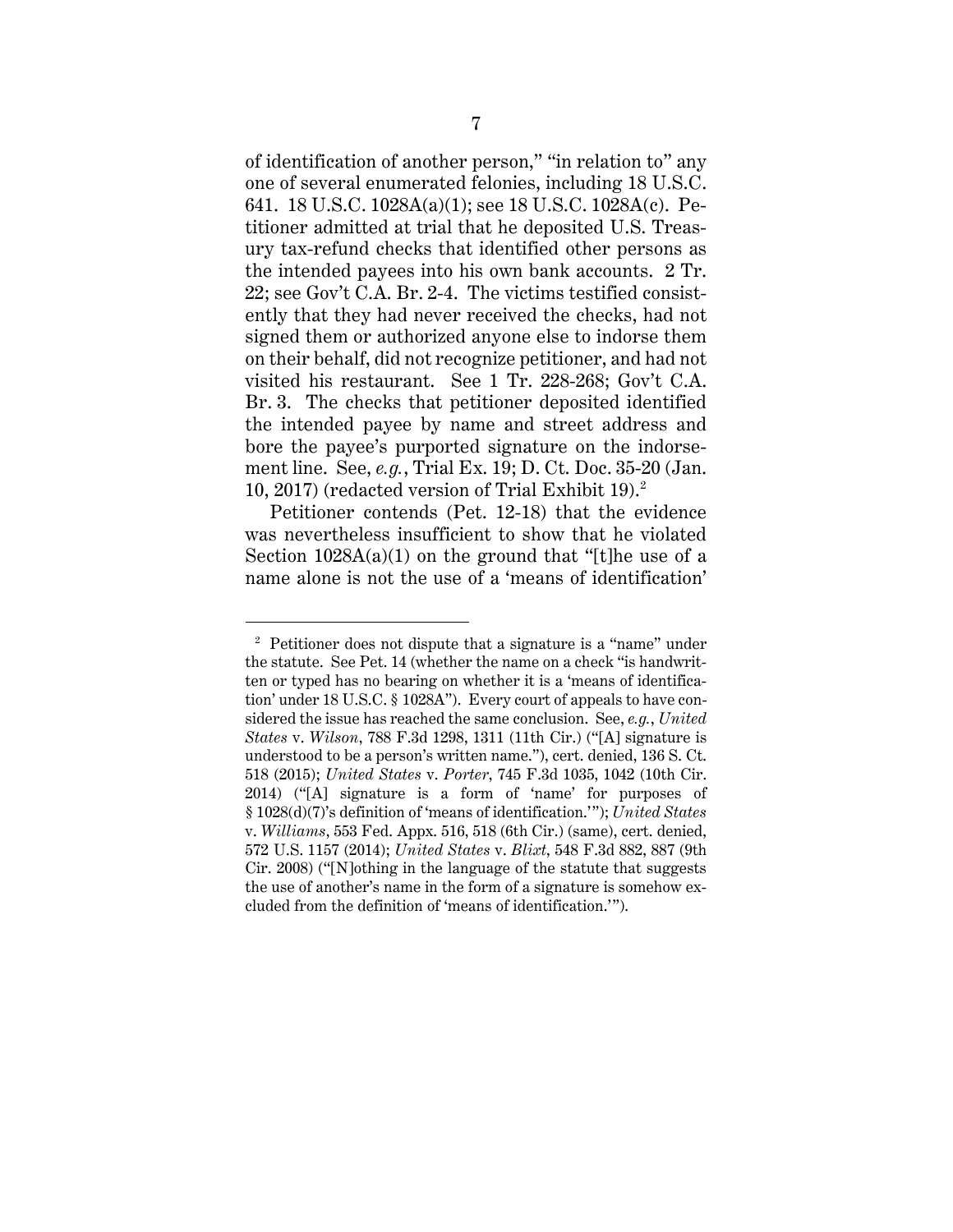under Section 1028A." Pet. 12 (emphasis omitted). This case does not implicate that question because petitioner's factual premise—that he used only his identitytheft victims' names—is incorrect. Section 1028 provides that a name can constitute a "'means of identification'" if the name can "be used, alone *or in conjunction with* any other information, to identify a specific individual." 18 U.S.C. 1028(d)(7) (emphasis added). As the court of appeals has accordingly held, if a name in combination with additional information enables identifying a specific individual, it is a "means of identification." See *United States* v. *Wilson*, 788 F.3d 1298, 1311 (11th Cir. 2015) ("Under the statute, the use of a name, alone or in conjunction with any other information, clearly constitutes a means of identification so long as the name could be combined with other information to identify a specific individual."), cert. denied, 136 S. Ct. 518 (2015). Petitioner does not appear to argue otherwise. See Pet. 13 ("[N]ames \* \* \* must be used 'in conjunction with other information' to constitute 'means of identification' under the statute.").

In this case, petitioner did not use his victims' names alone but instead in conjunction with additional identifying information. The U.S. Treasury tax-refund checks that he deposited referred to each payee by name *and* street address. See pp. 2-3, *supra*. The payees for each of the five counts of aggravated identity theft testified that the checks deposited by petitioner accurately reflected their addresses at the time. 1 Tr. 245, 250, 233, 253, 255. Regardless of whether the use of a name alone could constitute a means of identification, a jury could rationally conclude in these circumstances that the use of the names and addresses could and did "identify \* \* \* specific individual[s]," 18 U.S.C. 1028(d)(7)—namely,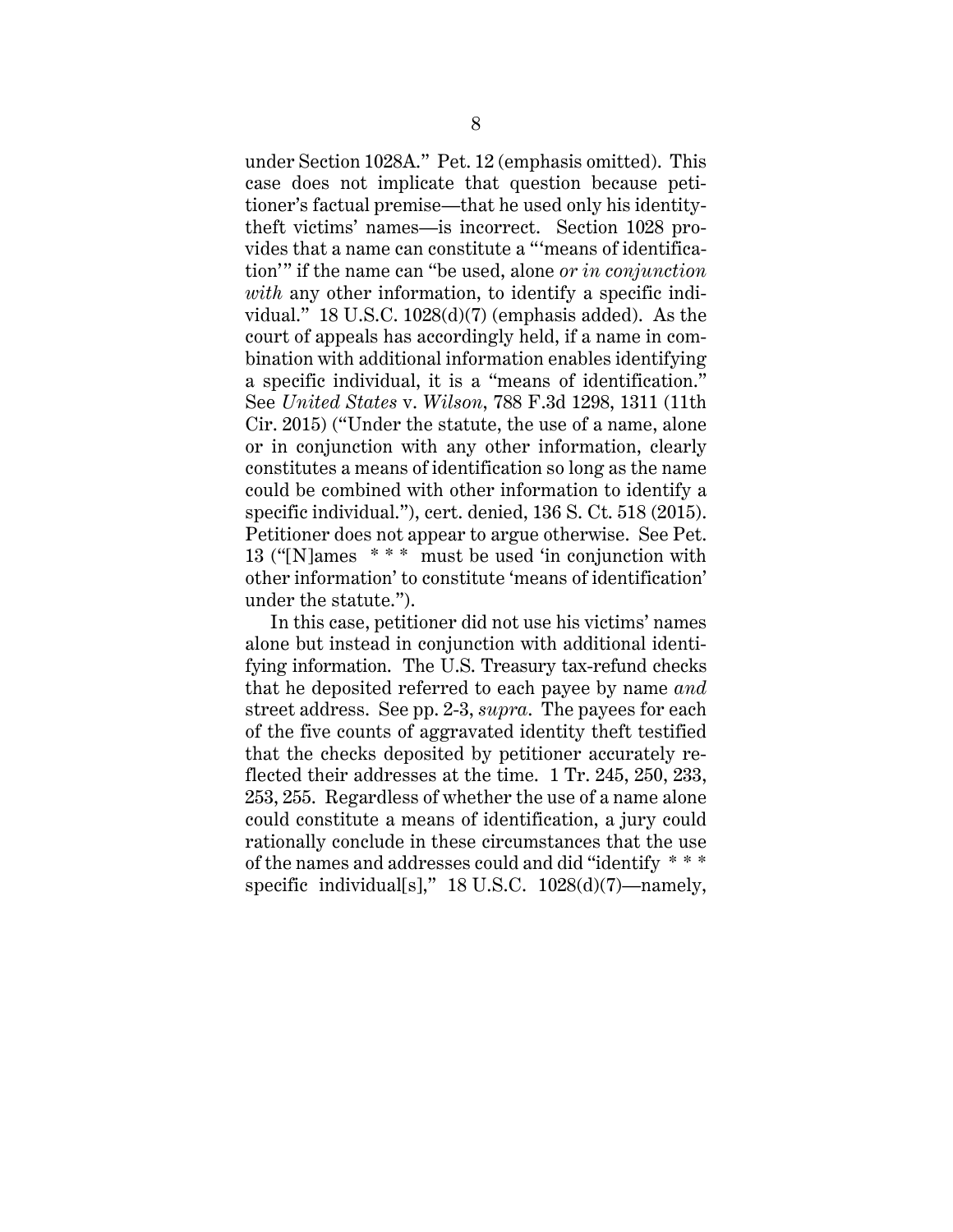the intended payees to whom the refund checks had been issued at the listed addresses. See, *e.g.*, *United States* v. *Gonzalez*, 666 Fed. Appx. 847, 850 (11th Cir. 2016) (per curiam) ("[A] check with a first name, last name, and address that all match a specific person's previous identification information contains sufficiently unique identifiers to tie the check to that person."), cert. denied, 137 S. Ct. 1834 (2017); cf. *United States* v. *Johnson*, 716 Fed. Appx. 169, 171 (4th Cir. 2018) (per curiam) ("[A] real person's name with that real person's actual birthdate is enough 'to identify a specific individual.'"). Indeed, one of the primary purposes of a check is to identify a specific payee.

At a minimum, the fact that the checks in this case contained additional information that made it possible to identify the specific person named would make this an unsuitable vehicle for addressing petitioner's broader contention that a "name alone" (Pet. 12) can never identify a specific person. To the extent petitioner contends that the trial evidence in this particular case was in fact limited to names alone, that factbound contention does not warrant further review.

b. In any event, even if the U.S. Treasury tax-refund checks had used only the victims' names and had not included the additional address information, petitioner's categorical contention that a name alone can never be a "means of identification" lacks merit. Section 1028(d)(7) defines "'means of identification'" as "any *name* or number that may be used, alone or in conjunction with any other information, to identify a specific individual." 18 U.S.C. 1028(d)(7) (emphasis added). The statute further provides that the term "includ[es]," among other things, "any \* \* \* *name*, social security number, date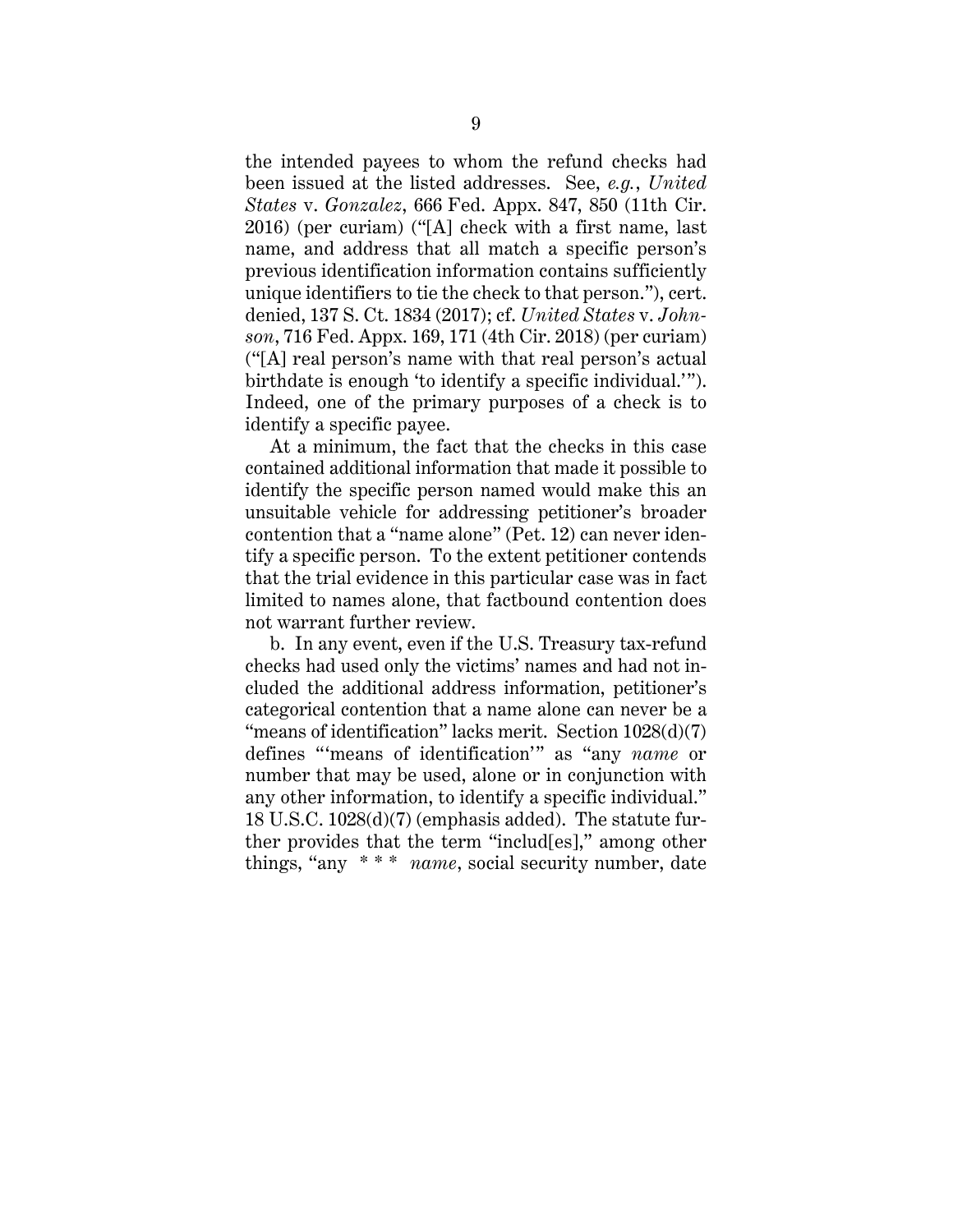of birth, official State or government issued driver's license or identification number, alien registration number, government passport number, employer or taxpayer identification number." 18 U.S.C.  $1028(d)(7)(A)$ (emphasis added). It follows from that definition that a "name" alone can constitute a "'means of identification'" if it is capable of being "used \* \* \* to identify a specific individual." 18 U.S.C. 1028(d)(7).

Whether a name can be used to identify a particular individual depends on the circumstances. Most obviously, if a particular name is not shared by more than one individual, no sound basis exists to conclude that the name alone cannot identify that one individual. More commonly, a defendant may use a name in a context in which it refers to a specific person with that name, regardless of whether another person might happen to have the same name. Here, for example, the U.S. Treasury issued checks to particular individuals that it determined were entitled to refunds, and petitioner deposited those checks bearing forged indorsements purportedly signed by the listed payees, indicating that he used the names on the checks to refer to the payees. See pp. 2-3, *supra*. The government was required to prove at trial that petitioner "*knew*" that each name he used, "in fact, belonged to another person," *i.e.*, that it "refer[red] to a real person." *Flores-Figueroa* v. *United States*, 556 U.S. 646, 647, 655 (2009) (internal quotation marks omitted). And although he disputed the sufficiency of the proof of mens rea below, petitioner does not contest in this Court the lower courts' determinations that he acted with the requisite knowledge. See Pet. App. 3a; 2 Tr. 4-6.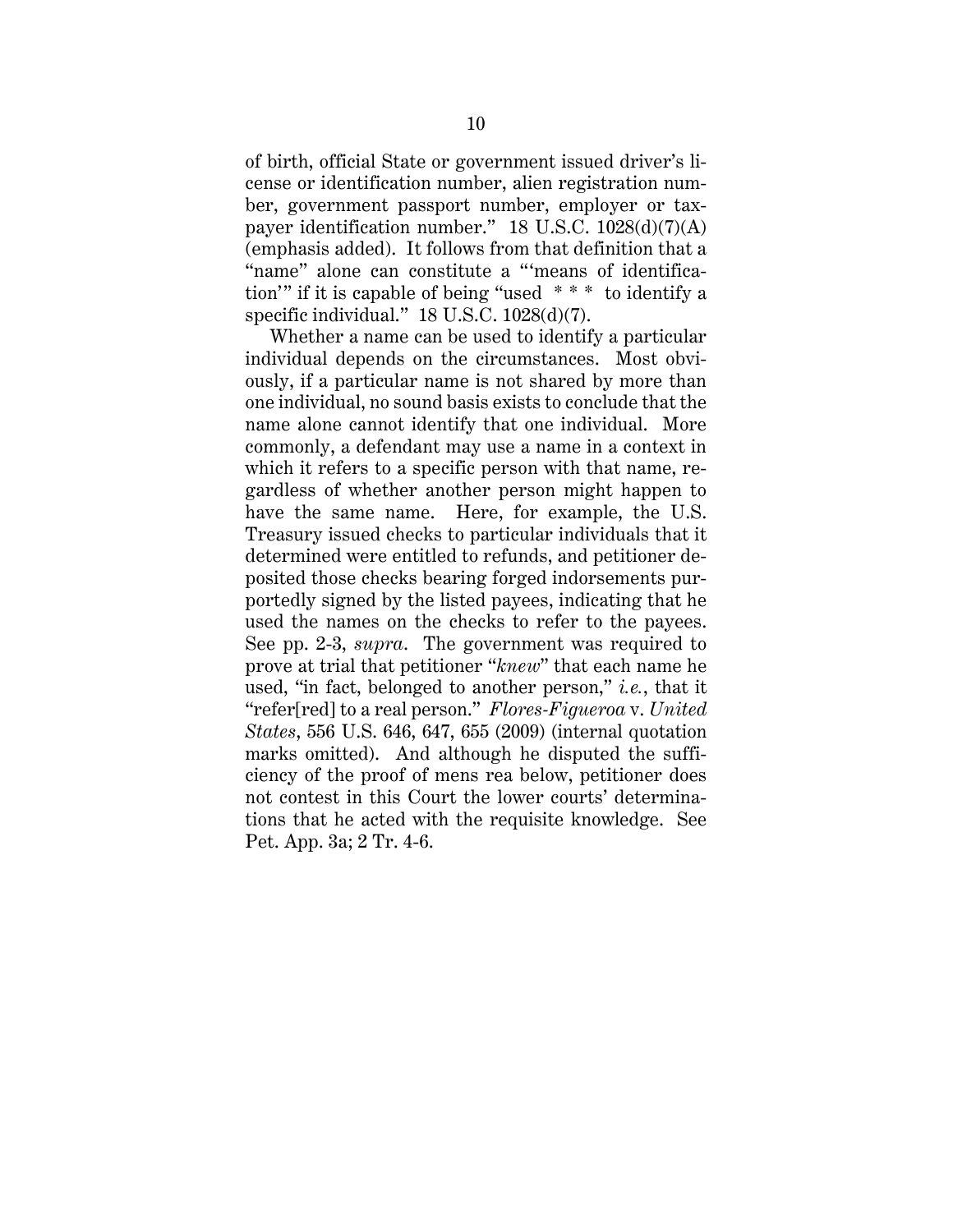Petitioner argues (Pet. 14-15) that Congress must not have intended "means of identification" to encompass names by themselves because a previous version of the statutes referred only to identification documents. But as he acknowledges, before Section 1028A was enacted, Congress had amended Section 1028(d)(7)'s definition, expanding it to encompass (*inter alia*) "name[s]" as well as various documents. Pet. 15 (citing Identity Theft and Assumption Deterrence Act of 1998, Pub. L. No. 105-318, § 3(a)-(h)(1), 112 Stat. 3007-3009). "When Congress acts to amend a statute, [courts] presume it intends its amendment to have real and substantial effect." *Stone* v. *INS*, 514 U.S. 386, 397 (1995).

Petitioner is also incorrect (Pet. 16-18) that interpreting "'means of identification'" to encompass names would "federalize numerous crimes traditionally policed by the States." Pet. 16 (emphasis omitted). Petitioner asserts (Pet. 16-17) that, although Section 1028A itself requires a "predicate felony offense involving a federal element," another criminal provision that incorporates the definition of "means of identification," 18 U.S.C. 1028(a)(7), "has no parallel requirement," Pet. 16, because it prohibits the misuse of the "means of identification of another person" in connection with, *inter alia*, "unlawful activity \* \* \* that constitutes a felony under any applicable State or local law," 18 U.S.C. 1028(a)(7). Section 1028(a)(7), however, contains a separate safeguard against unwarranted intrusion into local or state affairs. It applies only when either (i) the misuse "is in or affects interstate or foreign commerce" or (ii) "the means of identification \* \* \* is transported in the mail" in the course of committing the offense, 18 U.S.C.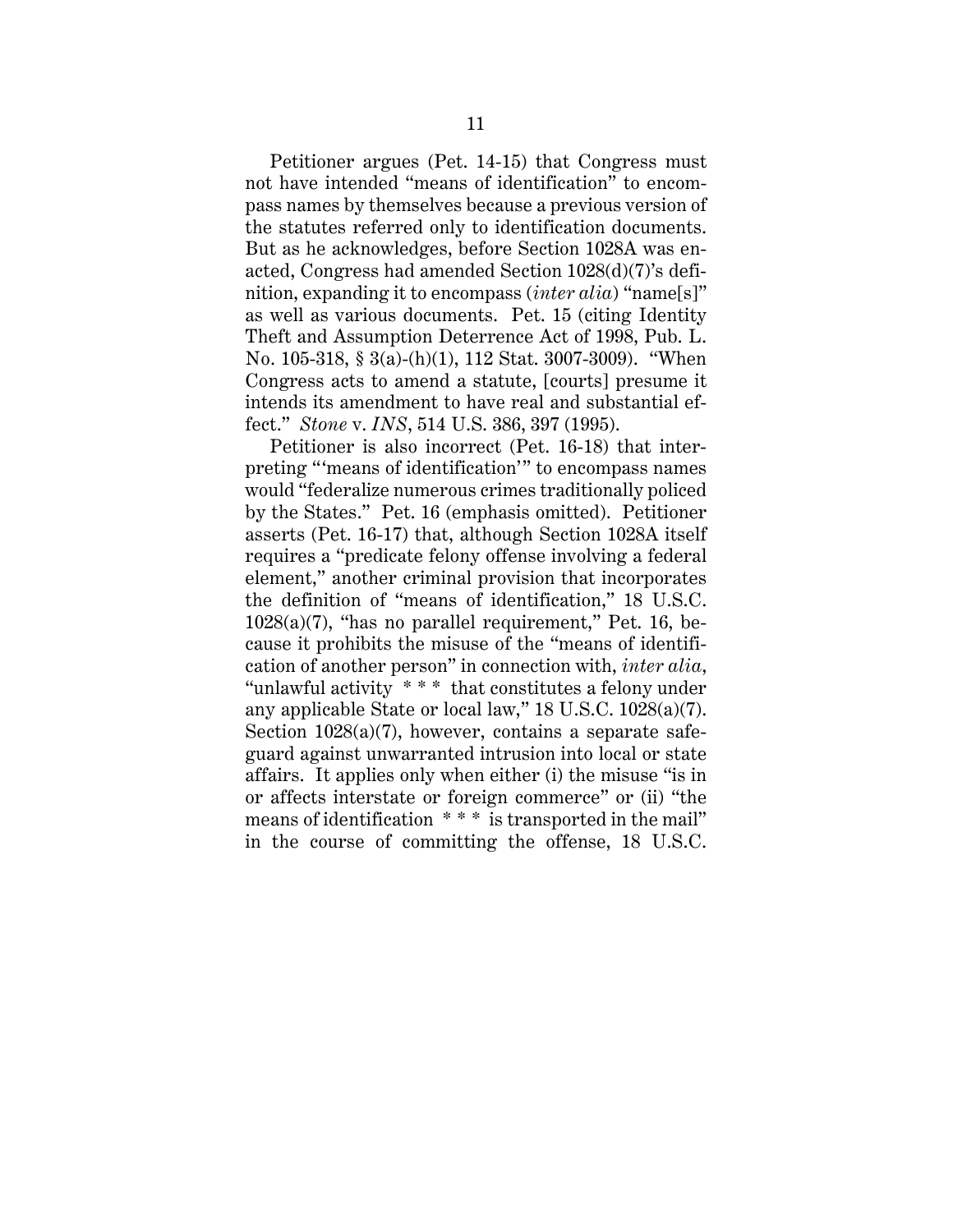$1028(c)(3)$ . Congress thus considered and explicitly delineated the appropriate balance of federal and state interests when it enacted 18 U.S.C. 1028 and 1028A.

2. Petitioner contends (Pet. 6-12) that review is warranted to resolve a disagreement among the courts of appeals concerning whether a name alone can be a means of identification for purposes of Section  $1028A(a)(1)$ . That contention lacks merit.

As petitioner recognizes (Pet. 9-10), the court of appeals' decision, applying its earlier precedent in *Wilson*, 788 F.3d at 1310-1311, is consistent with the decisions of at least five other courts of appeals. See Pet. 9-10 (citing *United States* v. *Morel*, 885 F.3d 17 (1st Cir. 2018), cert. denied, 139 S. Ct. 174 (2018); *United States* v. *Miller*, 734 F.3d 530 (6th Cir. 2013); *United States* v. *Thomas*, 763 F.3d 689, 692-693 (7th Cir. 2014); *United States* v. *Blixt*, 548 F.3d 882 (9th Cir. 2008); *United States* v. *Porter*, 745 F.3d 1035, 1039-1049 (10th Cir. 2014)).

Petitioner contends (Pet. 6-8) that the decision below is inconsistent with the Fourth Circuit's decision in *United States* v. *Mitchell*, 518 F.3d 230 (2008). That is incorrect. In *Mitchell*, the defendant used a fake Georgia driver's license and counterfeit checks in the name of another person (Marcus Jackson) to buy merchandise and return it for cash refunds. *Id.* at 231-232. The driver's license number on Mitchell's false license did not, however, match any entry in the state database, and "the particulars of name, address, and date of birth" on the license were "a hopeless muddle of non-matching and matching information" that could not be linked to any actual driver named Marcus Jackson. *Id.* at 236. Because the information used by Mitchell "simply could